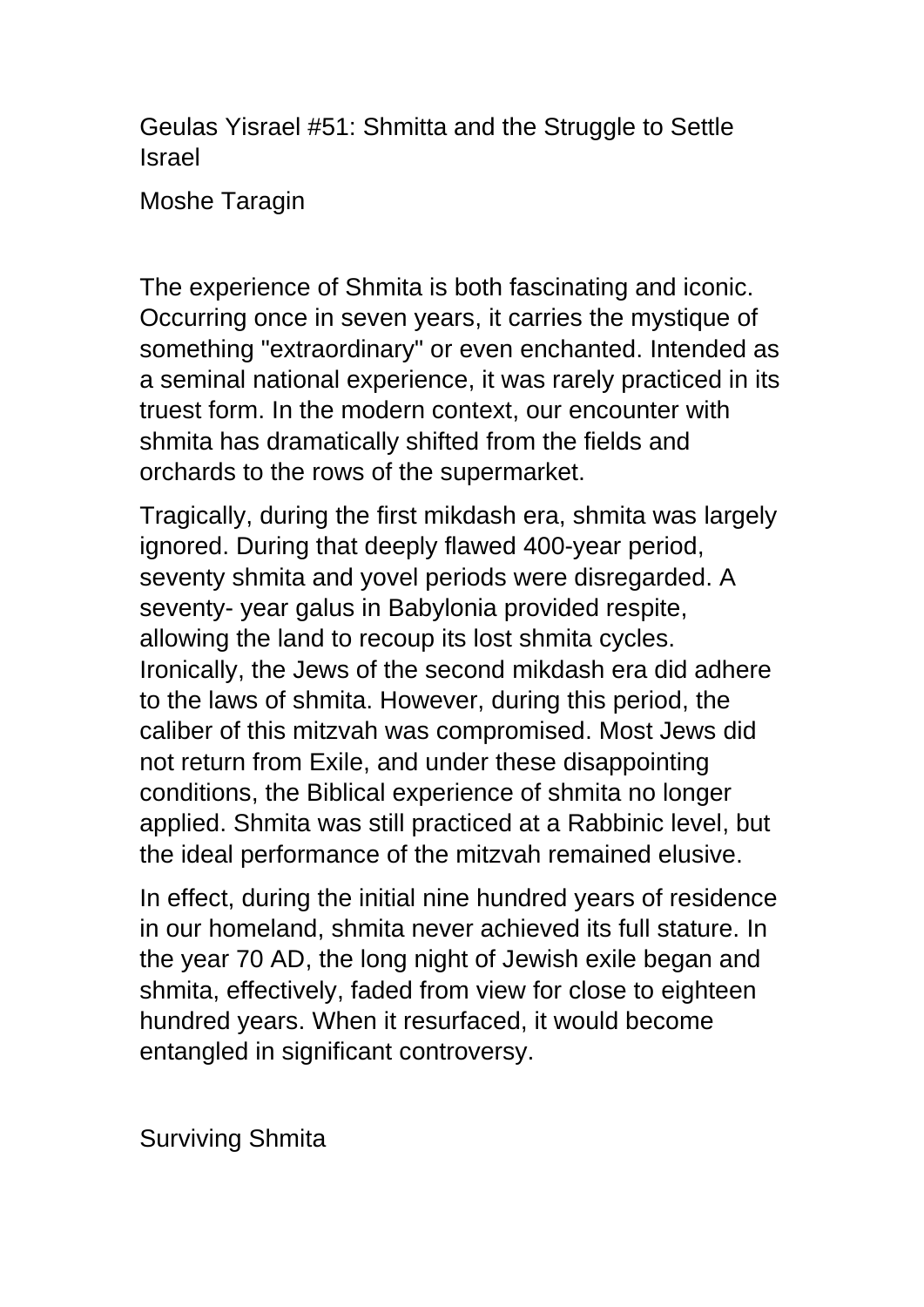Toward the end of the 19<sup>th</sup> century, Jewish settlement in Israel expanded beyond the vicinity of Jerusalem. New agrarian settlements, almost exclusively dependent upon farming, sprouted up. The specter of a full year of shmita, absent of any agricultural activity, threatened both the livelihood and the lives of these new yishuvim or moshavot. In the lead up to the shmita year of 1889, a fierce controversy erupted surrounding potential workarounds for shmita. Leading Israeli and European rabbis debated the legality of circumventing shmita prohibitions by selling Jewish lands to Gentiles. Many authorities rejected this legal fiction known as 'heter mechira', recommending instead, full compliance and a complete work stoppage. Alternatively, many rabbis who were exposed first-hand to the dire situation, were more supportive of this potential leniency. Shmita became a divisive issue.

The struggle wasn't only divisive, it was also sadly ironic. We had dreamed of this historical "moment" for centuries. Having been scattered across the globe, we yearned for a return to the fields and pasturelands of Israel. How sadly paradoxical that, clawing our way home in the late 19<sup>th</sup> century, we were obliged to sell our land to Gentiles. What a sad commentary upon the imperfect nature of our return. Evidently, history and the land were not yet ready for a full Jewish return.

Gradually, as the cycles of shmita passed, reality overcame ideology and the heter mechira policy of selling the land of Israel finally became institutionalized by Rav Kook in the year 1909.

Modern Shmitta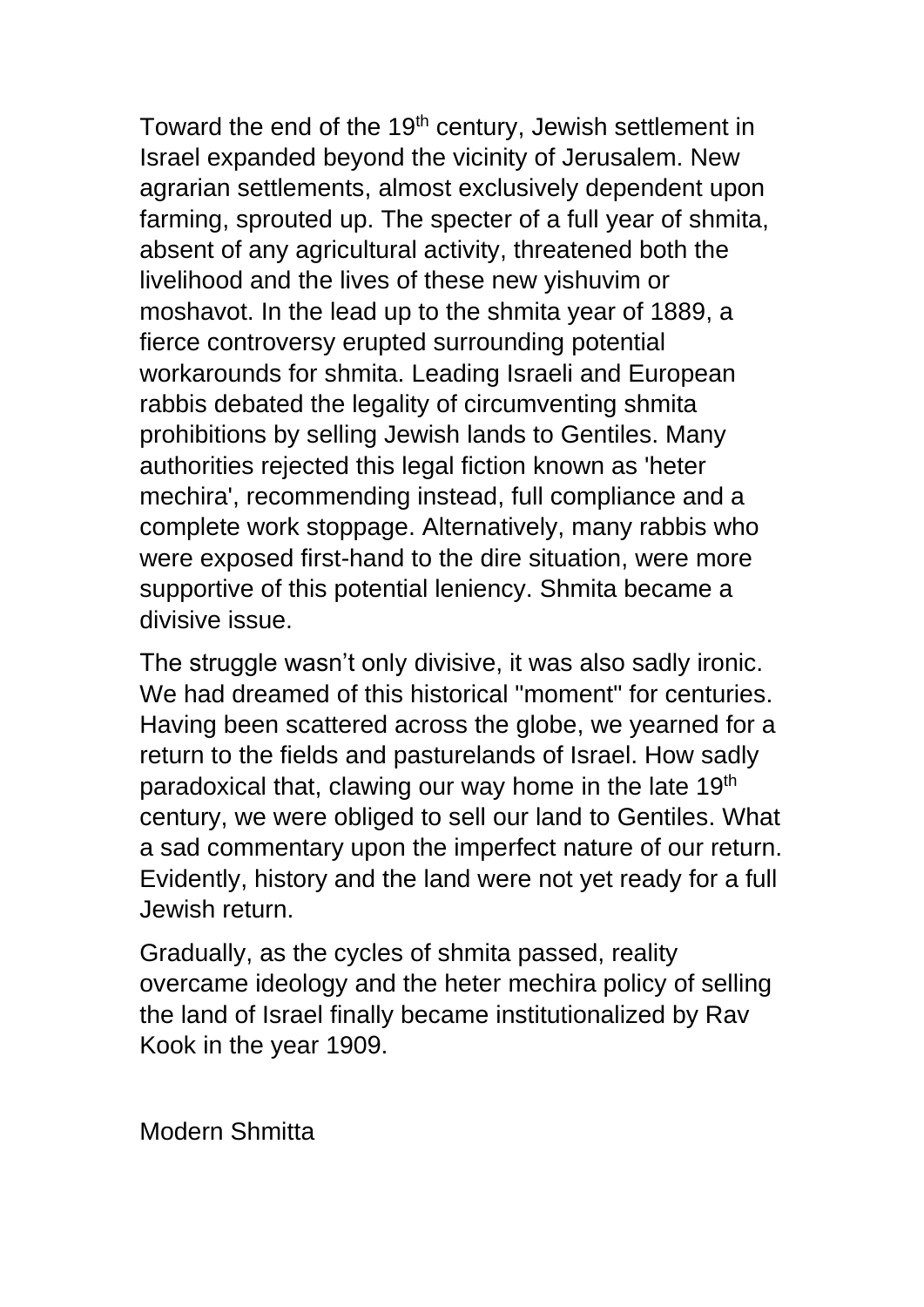For most of us who do not live agricultural lives, shmita has transformed into a year in which we insert one more "check box" to our kashrut checklist. Most of the overall population relies upon the heter-mechira sale, while continuing to purchase Israeli products, as they would during a non-shmita year. Others, who are uncomfortable with this "halachik bypass", import their produce or purchase it from local Arabs, or from farms located outside the boundaries of biblical Israel. It should be plainly obvious that each of these solutions is severely deficient.

These two differing strategies reflect fundamentally different attitudes about religious life in Israel. One approach places almost exclusive emphasis upon personal religious experience. Imported fruits or Gentileowned vegetables are optimal for preserving the kashrut level of my personal plate of food. If personal religious quality is the primary factor, this approach is far superior.

Other Jews adopt a more nationalistic view- one concerned with sweeping shmita ramifications, beyond their own kitchen or meal plan. Individuals may be able to import from Gaza, Turkey or Jordan. Nationally though, a full cessation of labor would starve the agricultural industry. Shutting down this sector for an entire year and ceasing exports, would practically forfeit international markets. My personal salad can be imported, but the agricultural industry- a vital national asset- requires a different shmita solution.

Additionally, the heter-mechira bypass is valuable for national kosher 'coverage'. Fervently religious people may be willing to incur greater cost or enjoy lower quality produce to maintain shmita laws. General Israeli consumers, though, may be less dedicated and less willing to sacrifice quality. To enable national shmita observance, heter mechira is necessary to insure readily